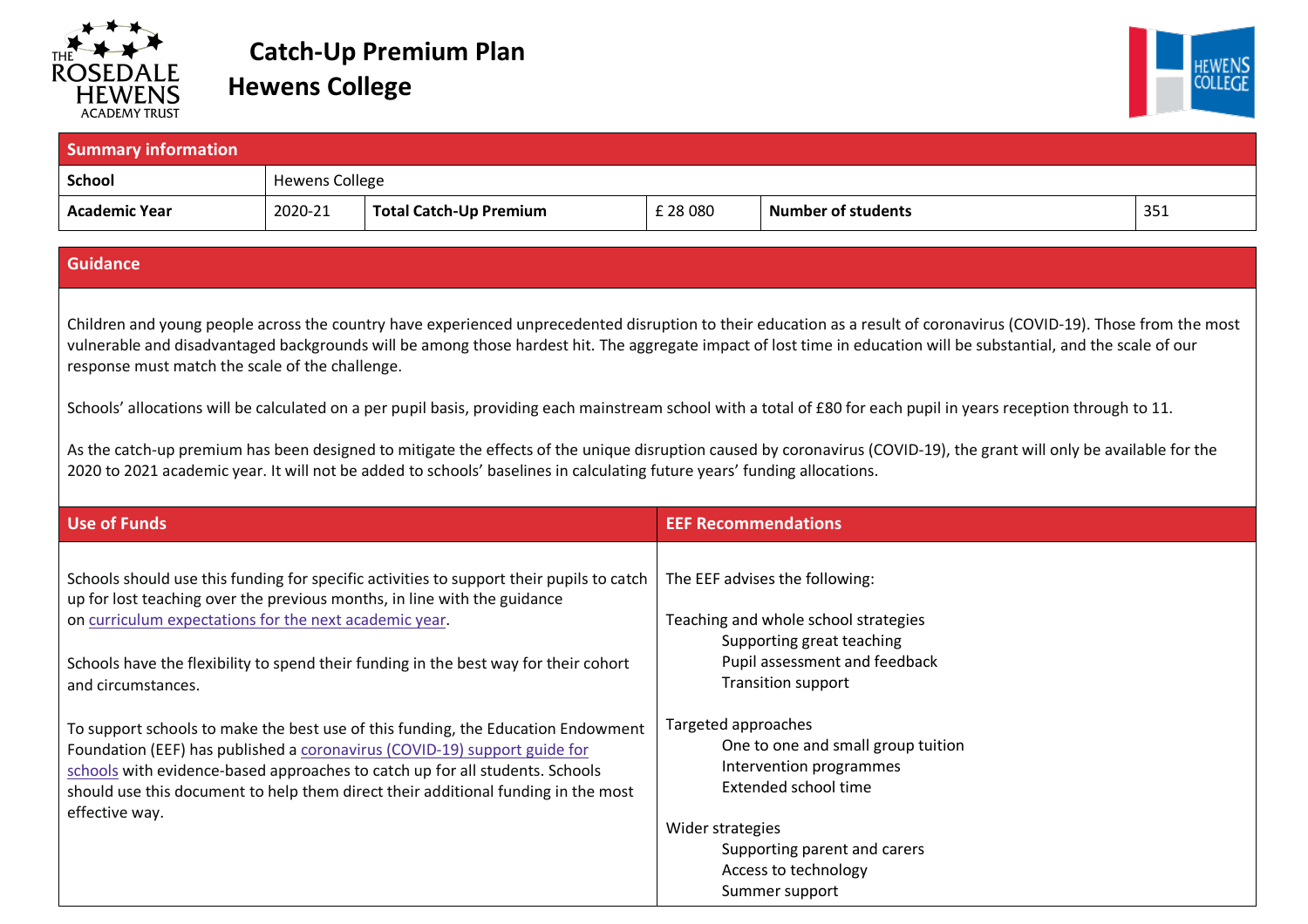| <b>Identified impact of lockdown</b>       |                                                                                                                                                                                                                                                                                                                                                                                                                                                                                                                                                                                                                                                                                                                                                               |  |  |
|--------------------------------------------|---------------------------------------------------------------------------------------------------------------------------------------------------------------------------------------------------------------------------------------------------------------------------------------------------------------------------------------------------------------------------------------------------------------------------------------------------------------------------------------------------------------------------------------------------------------------------------------------------------------------------------------------------------------------------------------------------------------------------------------------------------------|--|--|
| Lost learning                              | Over the course of twelve months' students have missed 6 months of face to face learning. Whilst this has been mitigated to a degree by quality online<br>learning, there may still be significant gaps when students return full-time. Literacy and numeracy support, coupled with an extended approach to EAL<br>intervention, will be vital, as will holiday support in the form of academic intervention or social support. This is also true of PP students in particular.                                                                                                                                                                                                                                                                               |  |  |
| <b>Social</b><br>cohesion                  | Given the effects of isolation, students may need extra time to reacquaint themselves with the social norms of face to face learning, including time<br>management, social interactions with their peers and staff, personal appearance, uniform etc. The College has worked hard and been successful in<br>creating a happy, kind, working environment - such a lengthy time away from each other may lead to some destabilising of this. Students will need an<br>extended range of opportunities outside the classroom to re-discover their passions and talents, for example extra-curricular and holiday clubs and<br>classes, the re-starting of the Duke of Edinburgh programme and the Garden School, alongside Young Enterprise and performing arts. |  |  |
| <b>Increased</b><br>hardship               | With the economic impact of the pandemic more than evident, we can anticipate that a proportion of our families may have been effected by job losses<br>and/or furlough. This might impact on some students' access to uniform, equipment etc and may also see an increase in FSM applications.                                                                                                                                                                                                                                                                                                                                                                                                                                                               |  |  |
| <b>Mental health</b><br>and well-<br>being | Again, the potential impact of lockdown on the mental health and well-being of students cannot be underestimated. Already we are aware of referrals<br>to agencies such as CAHMS and would anticipate a greater requirement for services such as counsellors etc. It is also possible that some students may<br>have suffered bereavements and will need support to work through this.                                                                                                                                                                                                                                                                                                                                                                        |  |  |
| <b>Attendance</b>                          | Students and families may need support and encouragement to return to the rhythm of College life. Whilst online engagement and attendance has been<br>excellent, we anticipate some struggles in maintaining a physical return to College, with a subsequent impact on punctuality and attendance.                                                                                                                                                                                                                                                                                                                                                                                                                                                            |  |  |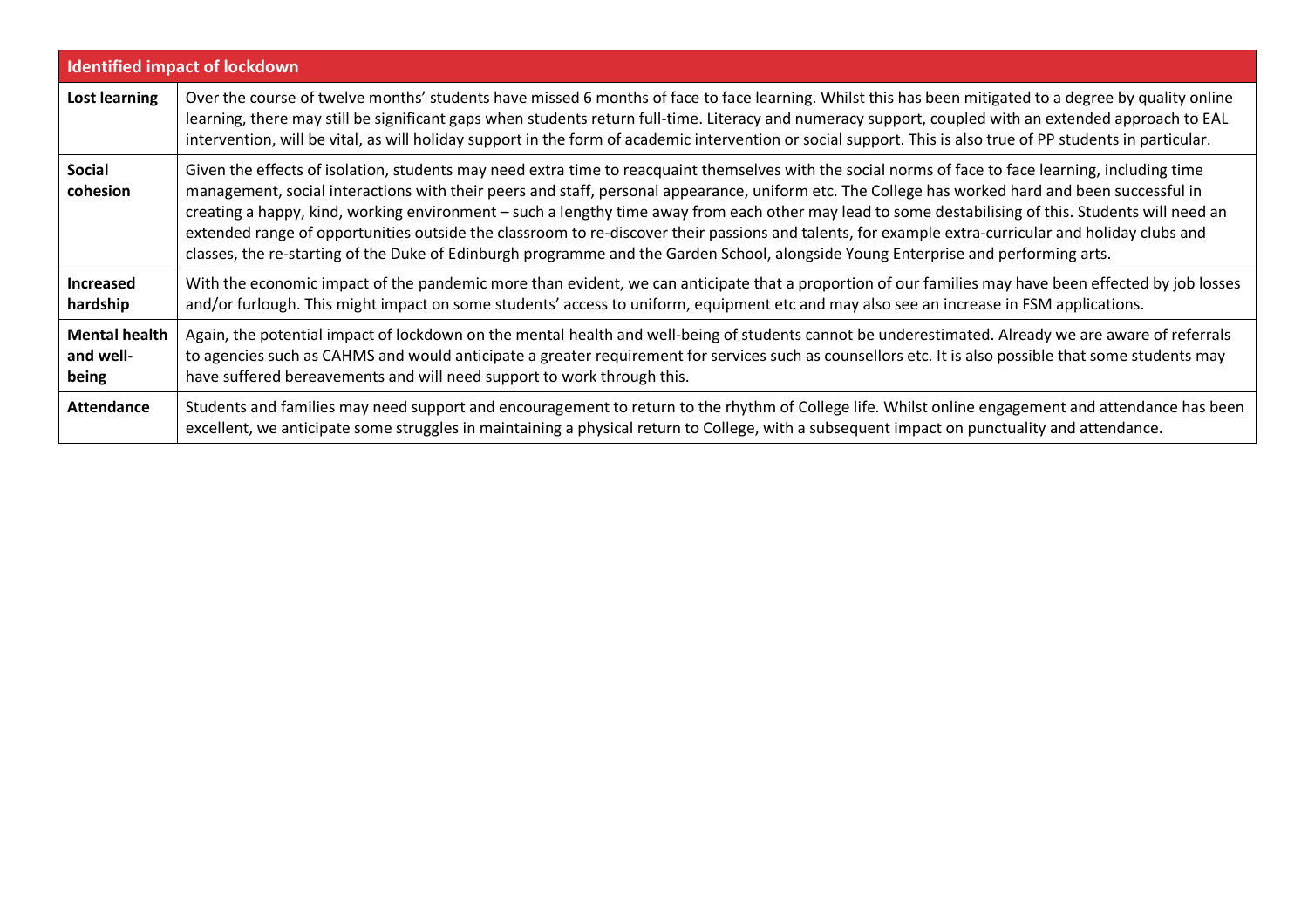**Planned expenditure** – The headings below are grouped into the categories outlined in the Education Endowment Foundation's coronavirus support guide for schools)

| i. Teaching and whole-school strategies                                                                                         |                                                                                                                                                                  |                        |                   |                        |
|---------------------------------------------------------------------------------------------------------------------------------|------------------------------------------------------------------------------------------------------------------------------------------------------------------|------------------------|-------------------|------------------------|
| <b>Desired outcome</b>                                                                                                          | Chosen approach and anticipated cost                                                                                                                             | Impact (once reviewed) | <b>Staff lead</b> | <b>Review</b><br>date? |
| Gaps in learning are identified and secured                                                                                     | After College intervention (£0)<br>Easter and summer holiday catch-up classes (£1500)                                                                            |                        |                   |                        |
| Maintain social cohesion and ethos at Hewens<br>Provide opportunities for students to grow outside of<br>the timetabled lessons | Re-invigoration of the extended offer for all students,<br>including extra-curricular activities, the Hewens College<br>Young Leaders Programme, DoE etc (£2000) |                        |                   |                        |
| Total budgeted cost                                                                                                             |                                                                                                                                                                  |                        |                   |                        |

| ii.<br><b>Targeted approaches</b>                                                                                                                   |                                                                                                                                                            |                        |                   |                        |
|-----------------------------------------------------------------------------------------------------------------------------------------------------|------------------------------------------------------------------------------------------------------------------------------------------------------------|------------------------|-------------------|------------------------|
| <b>Desired outcome</b>                                                                                                                              | Chosen action/approach                                                                                                                                     | Impact (once reviewed) | <b>Staff lead</b> | <b>Review</b><br>date? |
| Gaps in understanding and access to learning are closed                                                                                             | Literacy and numeracy support by lesson withdrawal -<br>additional staff hours required (£1000)                                                            |                        |                   |                        |
|                                                                                                                                                     | EAL support extended and enhanced - additional staff<br>hours required (£2000)                                                                             |                        |                   |                        |
| Supporting families in financial difficulty                                                                                                         | Hold a contingency fund for students and families in<br>hardship to support with uniform, equipment, travel,<br>future trips and opportunities etc (£1500) |                        |                   |                        |
| Students suffering mental health impacts from the<br>pandemic, including bereavements, are supported and<br>enabled to continue to attend and learn | Increase counselling hours with Trust counsellor<br>and/or Rowensbrook support (£2000)                                                                     |                        |                   |                        |
|                                                                                                                                                     | Access LBH bereavement team (£0)                                                                                                                           |                        |                   |                        |
| <b>Total budgeted cost</b>                                                                                                                          |                                                                                                                                                            |                        | £                 |                        |

| <b>Wider Strategies</b><br>iii.                                                                                          |                                                                                                                                                           |                        |                   |                        |
|--------------------------------------------------------------------------------------------------------------------------|-----------------------------------------------------------------------------------------------------------------------------------------------------------|------------------------|-------------------|------------------------|
| <b>Desired outcome</b>                                                                                                   | Chosen action/approach                                                                                                                                    | Impact (once reviewed) | <b>Staff lead</b> | <b>Review</b><br>date? |
| Students are given additional time to close gaps in their<br>learning and maintain progress, especially in core subjects | Half-term and Easter/Summer holiday academic<br>support and intervention - additional staff hours<br>required for preparation, resources and time (£8640) |                        |                   |                        |